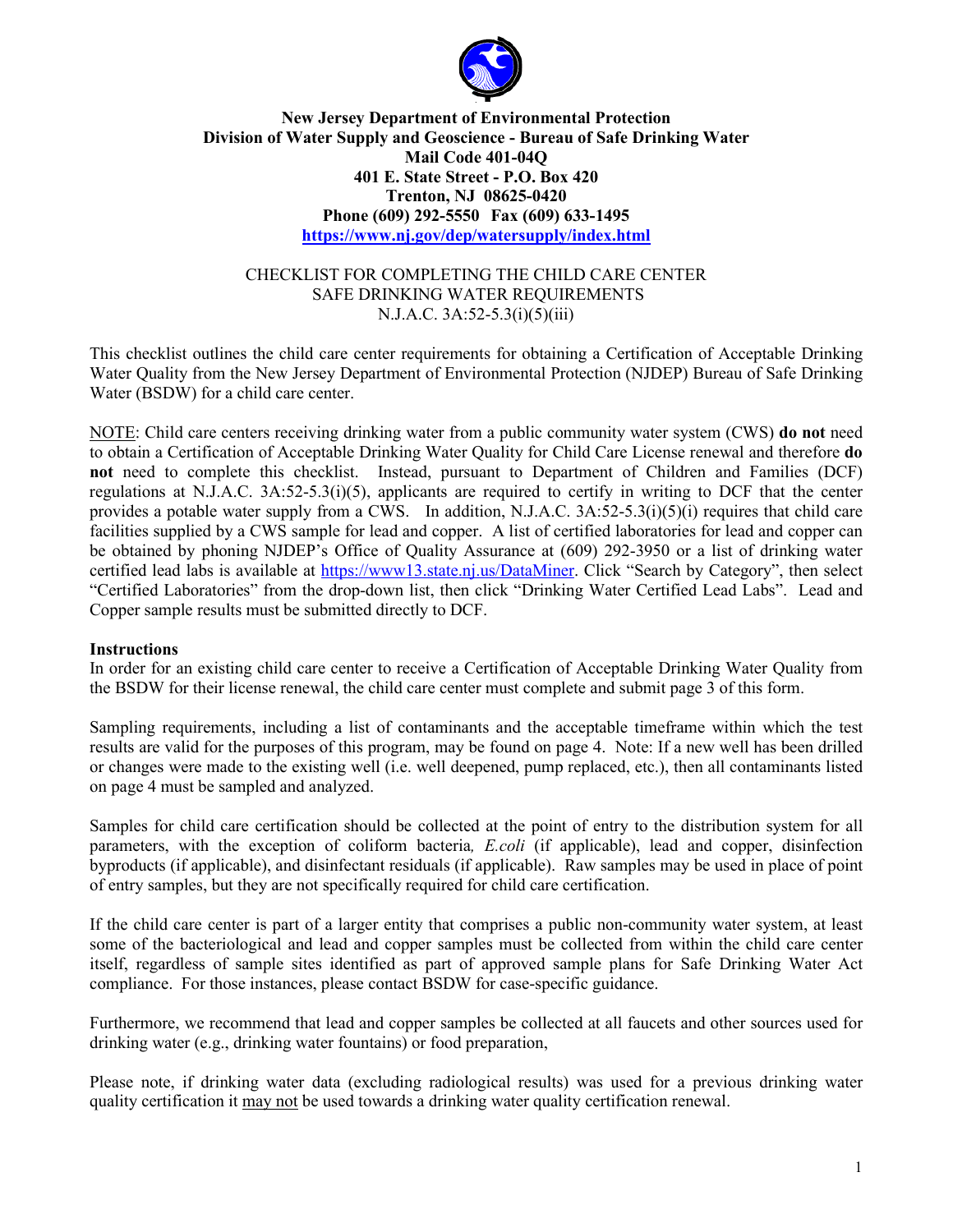Please note that N.J.S.A. 30:5B-5.5 requires all child care centers that receive their own water supply from a well prepare a Water Quality Report. All detections of contaminants in the water supply must be included regardless of whether or not any results exceed any applicable standards. The Water Quality Report must be posted in at least one conspicuous location within the child care center. Additionally, 40 CFR 141.85(d) requires that lead consumer notices be provided to persons served by the water system. A Water Quality Report template, which includes required Lead Consumer Notice language, is available for your use on the Child Care Certification portion of the Division of Water Supply & Geoscience website at [https://www.state.nj.us/dep/watersupply/pw\\_child.html.](https://www.state.nj.us/dep/watersupply/pw_child.html) For license renewals, a copy of your most recent Water Quality Report will be needed before the BSDW can issue a Certification of Acceptable Drinking Water Quality. In addition, for non-transient non-community water systems, BSDW requires that the Certification Form- Consumer Notice of Lead Tap Water Monitoring Results (Form BSDW-54) has been submitted for your most recent lead results. That form can be found at<https://www.state.nj.us/dep/watersupply/dws-sampreg.html> under Lead & Copper – Lead Consumer Notice Templates.

All sample results should be submitted by the laboratory using the BSDW's E2 electronic reporting system. Please see page 2 of the E2 Quick Reference Guide for details: [https://nj.gov/dep/watersupply/pdf/e2\\_quick\\_ref.pdf](https://nj.gov/dep/watersupply/pdf/e2_quick_ref.pdf)

BSDW will review results and, if acceptable, a Certification of Acceptable Drinking Water Quality will be issued. Please be advised that public water system compliance monitoring data may also satisfy child care certification sampling requirements. If you are unsure what sampling is needed, please contact the BSDW for assistance.

If you have questions regarding drinking water sampling requirements for child care centers, please refer to <https://www.nj.gov/dep/dccrequest/safedrink.html> or [https://www.nj.gov/dep/watersupply/pw\\_child.html](https://www.nj.gov/dep/watersupply/pw_child.html) or contact the BSDW at 609-292-5550. You may also e-mail the BSDW at [watersupply@dep.nj.gov.](mailto:watersupply@dep.nj.gov)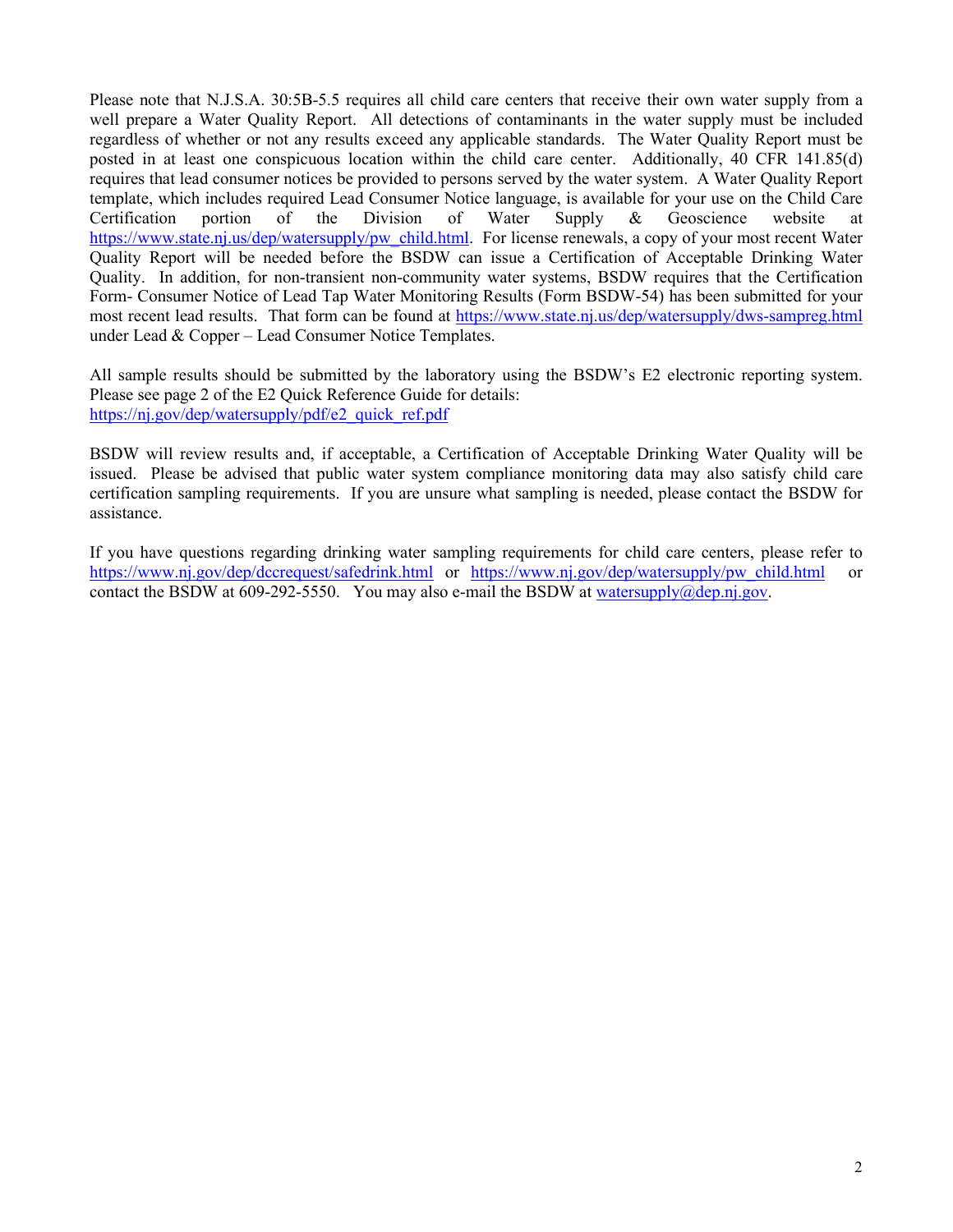

| 401 E. State Street - P.O. Box 420<br>Trenton, NJ 08625-0420<br>Phone (609) 292-5550 Fax (609) 633-1495<br>https://www.nj.gov/dep/watersupply/index.html<br>CHECKLIST FOR COMPLETING THE CHILD CARE CENTER<br>SAFE DRINKING WATER REQUIREMENTS |  |                                                                                                                                                                                                                                                       |  |  |  |
|------------------------------------------------------------------------------------------------------------------------------------------------------------------------------------------------------------------------------------------------|--|-------------------------------------------------------------------------------------------------------------------------------------------------------------------------------------------------------------------------------------------------------|--|--|--|
|                                                                                                                                                                                                                                                |  |                                                                                                                                                                                                                                                       |  |  |  |
|                                                                                                                                                                                                                                                |  |                                                                                                                                                                                                                                                       |  |  |  |
|                                                                                                                                                                                                                                                |  |                                                                                                                                                                                                                                                       |  |  |  |
|                                                                                                                                                                                                                                                |  |                                                                                                                                                                                                                                                       |  |  |  |
|                                                                                                                                                                                                                                                |  |                                                                                                                                                                                                                                                       |  |  |  |
|                                                                                                                                                                                                                                                |  | Is this an application for a new/proposed center or for license renewal? (Check one) NEW _______ RENEWAL _____                                                                                                                                        |  |  |  |
|                                                                                                                                                                                                                                                |  | Is the center affiliated with /on same property as any other business (e.g., a church, a shopping center/strip mall, professional                                                                                                                     |  |  |  |
|                                                                                                                                                                                                                                                |  | bldg.)? YES: NO: No' should only be checked when center is sole business in a stand-alone building.)                                                                                                                                                  |  |  |  |
|                                                                                                                                                                                                                                                |  |                                                                                                                                                                                                                                                       |  |  |  |
|                                                                                                                                                                                                                                                |  | Total Current Population of Child Care Center: # of children: ________# of staff: ___________                                                                                                                                                         |  |  |  |
|                                                                                                                                                                                                                                                |  |                                                                                                                                                                                                                                                       |  |  |  |
|                                                                                                                                                                                                                                                |  | If YES, list how many stay full day: # of children: # of staff: ______ (if additional space is needed to clarify<br>different numbers of children/staff for different days and/or sessions, please attach additional page with a detailed breakdown.) |  |  |  |
|                                                                                                                                                                                                                                                |  | Does the facility have a drinking water treatment unit for the well water (e.g., water softener)? YES: _____ NO: ____                                                                                                                                 |  |  |  |
|                                                                                                                                                                                                                                                |  |                                                                                                                                                                                                                                                       |  |  |  |
|                                                                                                                                                                                                                                                |  |                                                                                                                                                                                                                                                       |  |  |  |
|                                                                                                                                                                                                                                                |  | Did the Certification acknowledge contaminants above the maximum contaminant level and/or action level? YES: ____ NO: ____                                                                                                                            |  |  |  |
|                                                                                                                                                                                                                                                |  | If YES, list the contaminant(s) and actions taken (e.g., treatment installed, public education) to address these contaminants                                                                                                                         |  |  |  |
|                                                                                                                                                                                                                                                |  | Since obtaining the Certification, have there been changes to the well or treatment processes (e.g., new well / replacement well<br>drilled, change in pump capacity, change in well depth)? YES: _____ NO: _____                                     |  |  |  |

(Director/Owner Signature) (Date)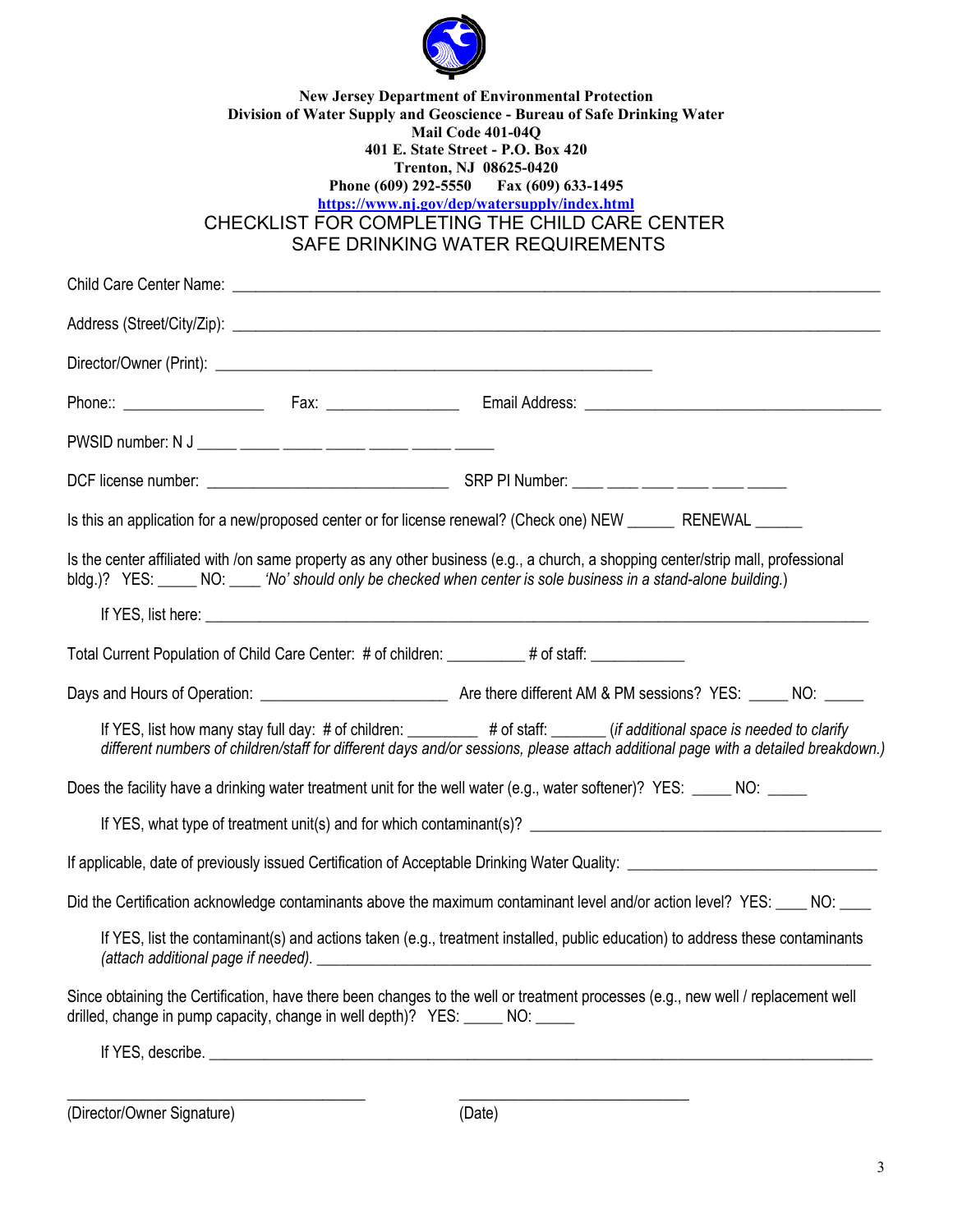| Contaminant                                       | Sample date must be within the last | Date sampled |
|---------------------------------------------------|-------------------------------------|--------------|
| Coliform                                          | 90 days                             |              |
| <b>Nitrate</b>                                    | 90 days                             |              |
| <b>Volatile Organic Chemicals (VOCs)</b>          | 3 years                             |              |
| Lead <sup>1</sup>                                 | 3 years                             |              |
| Copper <sup>1</sup>                               | 3 years                             |              |
| <b>Inorganic Chemicals (IOCs)</b>                 |                                     |              |
| Antimony                                          | 3 years                             |              |
| Arsenic                                           | 3 years                             |              |
| <b>Barium</b>                                     | 3 years                             |              |
| Beryllium                                         | 3 years                             |              |
| Cadmium                                           | 3 years                             |              |
| Chromium                                          | 3 years                             |              |
| Cyanide                                           | 3 years                             |              |
| Fluoride                                          | 3 years                             |              |
| Mercury                                           | 3 years                             |              |
| Selenium                                          | 3 years                             |              |
| Thallium                                          | 3 years                             |              |
| <b>Synthetic Organic Chemicals (SOCs)</b>         |                                     |              |
| 1,2,3-Trichloropropane (1,2,3-TCP)                | 3 years                             |              |
| Ethylene Dibromide (EDB)                          | 3 years                             |              |
| 1,2-dibromo-3-chloropropane (DBCP)                | 3 years                             |              |
| Per & Polyfluoroalkyl substances (PFASs)          |                                     |              |
| Perfluorooctanoic Acid (PFOA) <sup>2</sup>        | 3 years                             |              |
| Perflourooctane Sulfonic Acid (PFOS) <sup>2</sup> | 3 years                             |              |
| Perfluorononanoic Acid (PFNA)                     | 3 years                             |              |
| Radiological Contaminants <sup>3</sup>            |                                     |              |
| Gross Alpha                                       | See below <sup>3</sup>              |              |
| Radium 226 <sup>4</sup>                           | See below <sup>3</sup>              |              |
| Radium 228                                        | See below <sup>3</sup>              |              |
| Uranium <sup>5</sup>                              | See below <sup>3</sup>              |              |

<sup>1</sup>The chain of custody for the lead and copper sampling must be submitted with the results. Lead and copper samples must be first draw (minimum 6 hour standing time) and from approved sampling sites. Discuss with the laboratory prior to sample collection. <sup>2</sup> Monitoring for PFOA and PFOS is required for all certifications issued on or after January 1, 2021.

<sup>3</sup> Renewal sampling requirements for radiological contaminants (*for child care centers that have NOT had a change to their well and/or treatment since the last renewal*) can be determined by using the charts below.

<sup>4</sup> Radium 226 analyses are not necessary if the concentration of gross alpha particle activity is < 5 pCi/L. However, with regard to future repeat sampling frequency, it may be beneficial for the child care center to analyze for Radium 226 instead of substituting if the gross alpha result is < 3 pCi/Land Radium 228 is < 1 pCi/L or even < 2.5 pCi/L. See examples on page 4 for more information and discuss the pros and cons of possible substitution with your laboratory.

<sup>5</sup> Uranium analyses are not necessary if the concentration of gross alpha particle activity is < 15 pCi/L.

|                                                                                             | <b>MDL</b> | $\frac{1}{2}$ the MCL | <b>MCL</b> |  |
|---------------------------------------------------------------------------------------------|------------|-----------------------|------------|--|
| Gross Alpha                                                                                 |            |                       |            |  |
| Combined Radium 226 & Radium 228                                                            |            |                       |            |  |
| Maximum Contaminant Level (MCL); Method Detection Limit (MDL); picocuries per liter (pCi/L) |            |                       |            |  |